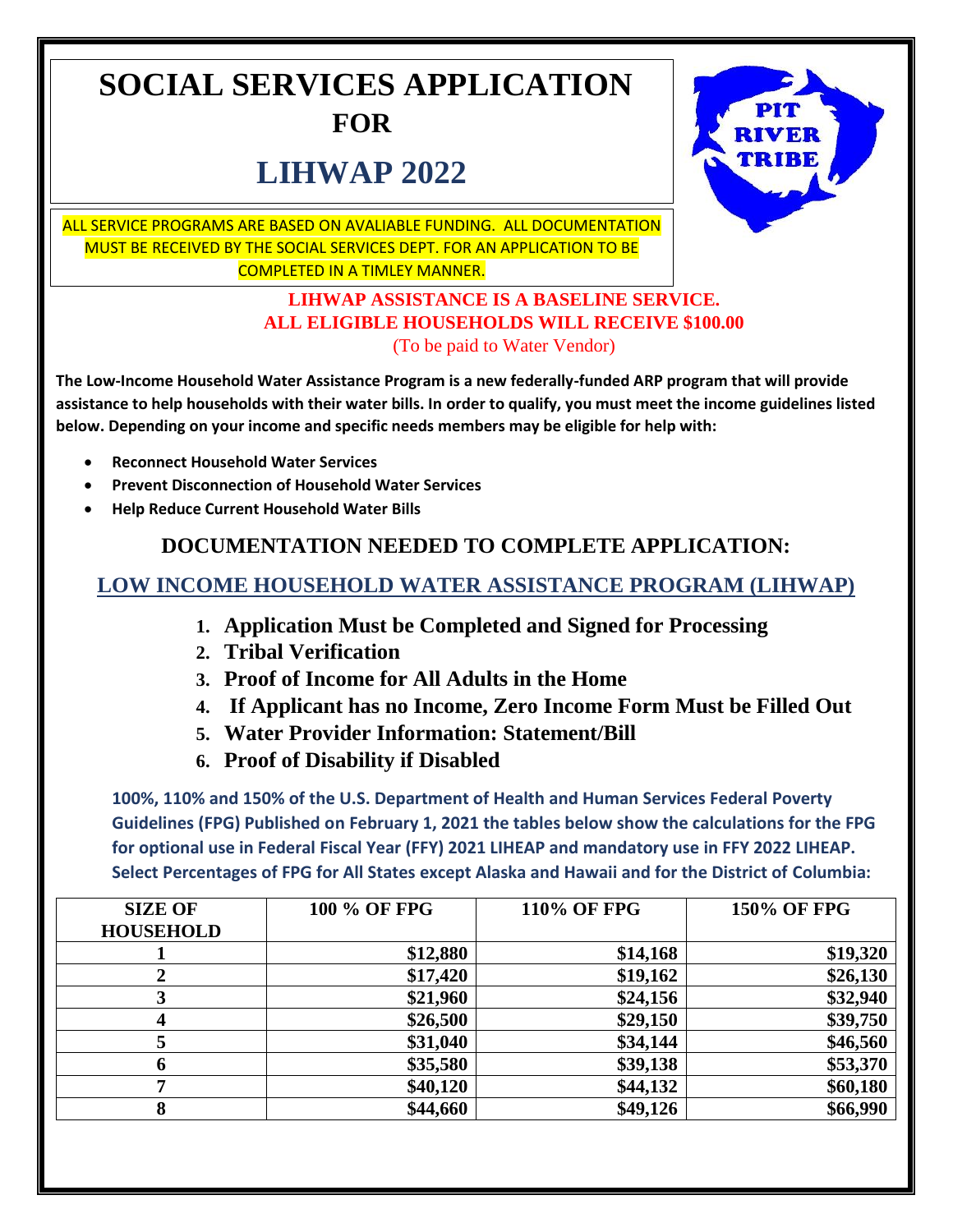| <b>FIRST NAME</b>                                                                                          |                        | <b>MIDDLE NAME</b> |                                         | <b>LAST NAME</b> |  |                      |                                |
|------------------------------------------------------------------------------------------------------------|------------------------|--------------------|-----------------------------------------|------------------|--|----------------------|--------------------------------|
| PHYSICAL ADDRESS                                                                                           |                        |                    | <b>CITY</b>                             | <b>STATE</b>     |  |                      | <b>ZIP CODE</b>                |
|                                                                                                            | <b>MAILING ADDRESS</b> |                    | <b>CITY</b>                             | <b>STATE</b>     |  | <b>ZIP CODE</b>      |                                |
| <b>SOCIAL SECURITY NO.</b><br>TELEPHONE NO.<br><b>DATE OF BIRTH</b><br>LIST ALL MEMBERS OF YOUR HOUSEHOLD: |                        |                    |                                         |                  |  |                      |                                |
| <b>LAST NAME</b>                                                                                           | <b>FIRST NAME</b>      |                    | <b>SOCIAL SECURITY</b><br><b>NUMBER</b> |                  |  | <b>DATE OF BIRTH</b> | <b>RELATIONSHIP</b><br>TO YOU: |
| <b>SOURCE OF INCOME IN HOUSEHOLD: LIST ALL HOUSEHOLD INCOME</b><br><b>INCLUDING APPLICANT:</b><br>NAME:    | <b>SOURCE OF</b>       |                    | <b>HOW OFTEN:</b>                       |                  |  | <b>RECIEPTS</b>      | <b>STAFF</b>                   |

| NAME: | <b>SOURCE OF</b><br><b>INCOME</b> | <b>HOW OFTEN:</b><br>WEEKLY/MONTHLY   ATTACHED | <b>RECIEPTS</b> | <b>STAFF</b><br><b>VERIFIED</b><br><b>INITIALS</b> |
|-------|-----------------------------------|------------------------------------------------|-----------------|----------------------------------------------------|
|       |                                   |                                                |                 |                                                    |
|       |                                   |                                                |                 |                                                    |
|       |                                   |                                                |                 |                                                    |
|       |                                   |                                                |                 |                                                    |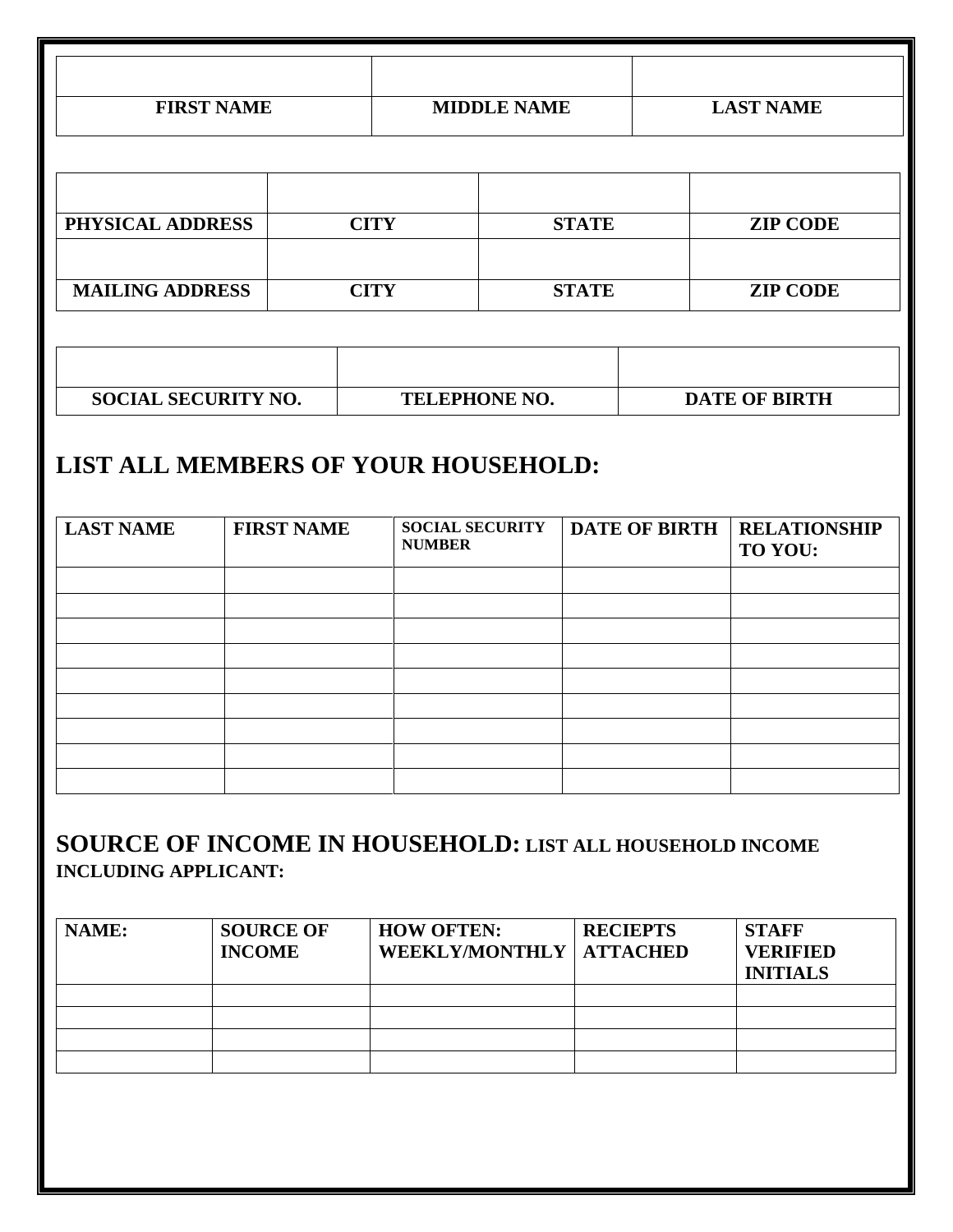| <b>Please Check Requested Assistance (Only One):</b>                                                          |  |  |  |  |
|---------------------------------------------------------------------------------------------------------------|--|--|--|--|
| <b>Reconnect Household Water Service</b>                                                                      |  |  |  |  |
| Prevent Disconnection of Household Water Services (please provide copy of shut off notice)                    |  |  |  |  |
| Help Reduce Current Household Water Bill                                                                      |  |  |  |  |
|                                                                                                               |  |  |  |  |
| <b>WATER VENDOR INFORMATION:</b>                                                                              |  |  |  |  |
| <b>Company Name</b>                                                                                           |  |  |  |  |
| <b>Company Phone Number</b>                                                                                   |  |  |  |  |
| <b>Account Number</b>                                                                                         |  |  |  |  |
|                                                                                                               |  |  |  |  |
| If your household rents your home and DOES NOT have a separate water bill, please provide a copy of your most |  |  |  |  |
| recent rental receipt or lease/ rental agreement stating that water is covered in your rental fee.            |  |  |  |  |
| <b>Landlord or Company Name</b>                                                                               |  |  |  |  |
| <b>Address</b>                                                                                                |  |  |  |  |
| <b>Phone Number</b>                                                                                           |  |  |  |  |
|                                                                                                               |  |  |  |  |
| Are there any Elders in the home?<br><b>YES</b><br>N <sub>O</sub>                                             |  |  |  |  |
| $\equiv$ NO                                                                                                   |  |  |  |  |
| Are there children under the age of 6 in the home? $\Box$ YES $\Box$ NO                                       |  |  |  |  |
| Are there any life-threatening health conditions that may affect your family if utilities are shut off?       |  |  |  |  |
|                                                                                                               |  |  |  |  |
| Provide your landlord's name and phone number to verify your residence:                                       |  |  |  |  |
|                                                                                                               |  |  |  |  |
|                                                                                                               |  |  |  |  |
|                                                                                                               |  |  |  |  |